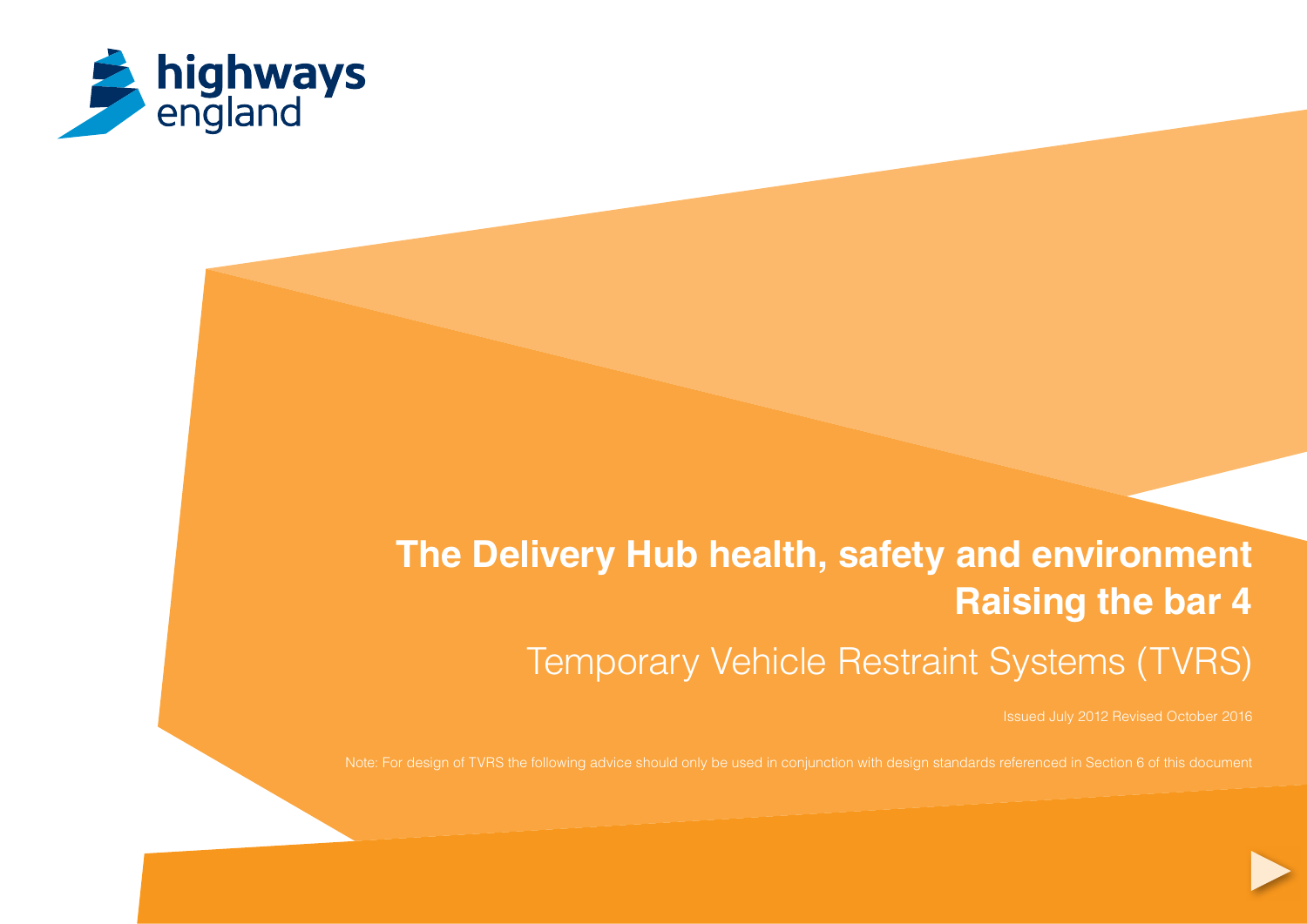## **Contents**

- 1.0 Objective
- 1.1 Background
- 1.2 Scope
- 2.0 Safety risk assessment / minimum requirements
- 2.1 Suitability assessment
- 3.0 Installation of TVRS
- 3.1 Upgrading TVRS
- 3.2 TVRS visibility
- 3.3 TVRS accessories
- 3.4 TVRS at works access points
- 3.5 Assessment of soft verges
- 3.6 Workforce awareness
- 3.7 Surface condition
- 3.8 Chicanes
- 3.9 Barrier end treatments / transitions
- 4.0 Installation of transitions requirements
- 5.0 Use of crash cushions on TVRS
- 5.1 Technical requirements crash cushions
- 5.2 Temporary barrier decision tool
- 5.3 Crash cushion behaviour
- 5.4 Lateral displacement zones for crash cushions
- 6.0 References



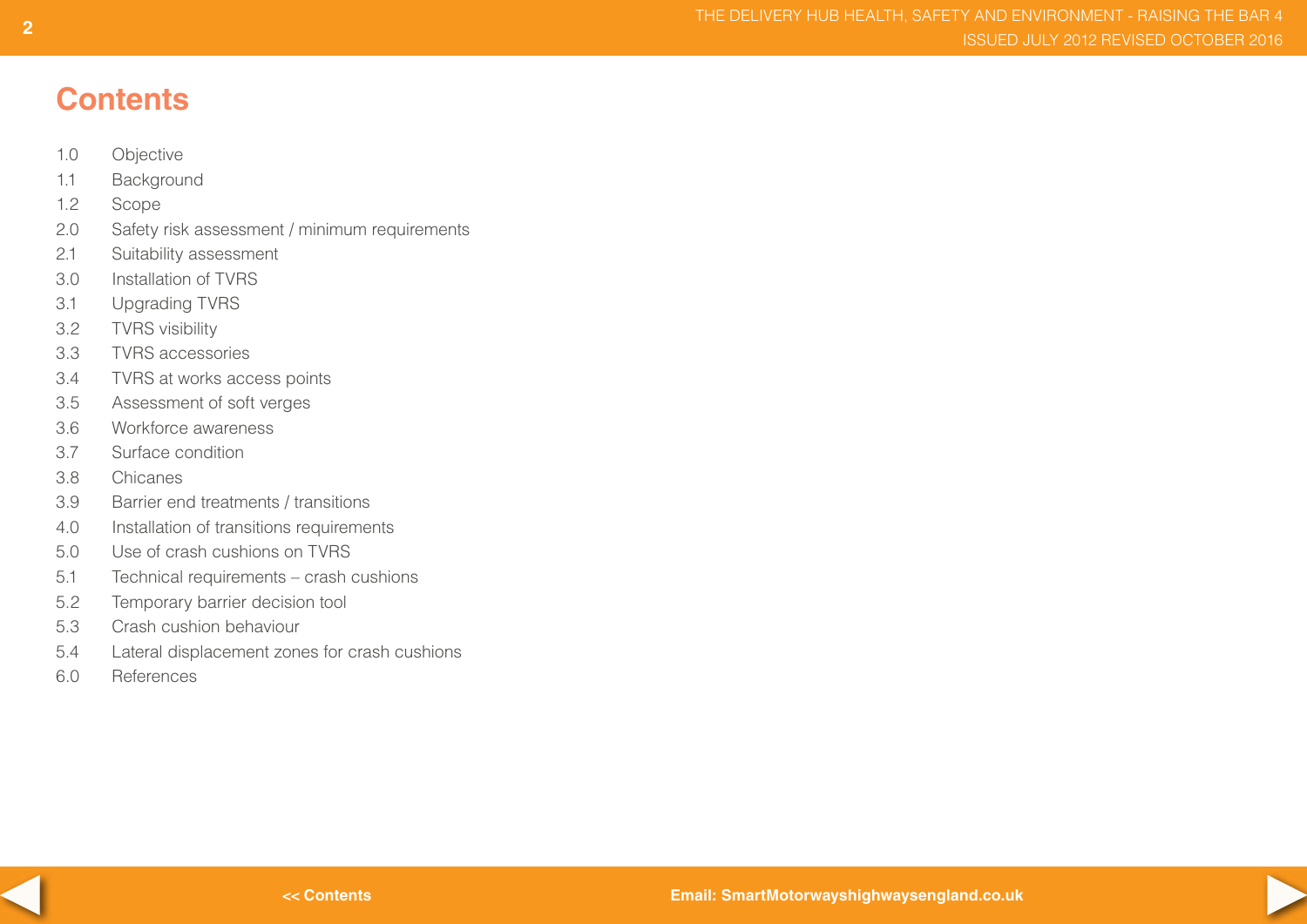### **Objective**

To identify good practice in the implementation of Temporary Vehicle Restraint Systems (TVRS) to protect the Workforce and Travelling Public.

## 1.1 Background

Consolidate location of all relevant standards relating to TVRS and best practice adopted across Highways England Projects.

## 1.2 Scope

This document gives guidance and sets minimum requirements as well as examples of good practice and references key areas when planning the installation of Temporary Vehicle Restraint System (TVRS) Once it is established that temporary traffic cones are not appropriate, the possibility of using TVRS shall be assessed. This will be dependent on the individual contract through risk assessment (see section 2). Also available is the Highways England Interim Advice Note 142/11 Temporary Barrier Decision Tool (2011) to inform and support their decision to use TVRS for works of less than 28 days;

http://www.standardsforhighways.co.uk/ians/pdfs/ian142.pdf

## 2.0 Safety risk assessment / minimum requirements

A safety risk assessment in accordance with GD04/12 shall be carried out. If works are greater than 28 days it would be expected that temporary barrier would be used unless a risk assessment showed that this disproportionately increased risk.

All TVRS shall be EN1317 Compliant Road Restraint Systems; http://www.standardsforhighways.co.uk/ha/standards/tech\_info/en\_1317 [compliance.htm](http://www.standardsforhighways.co.uk/ha/standards/tech_info/en_1317_compliance.htm )

Standards for highways that relate to road restraints and safety barriers; https://www.gov.uk/guidance/standards-for-highways-online-resources

To support any decision on using TVRS, the Road Restraint Risk Assessment Process (RRRAP) shall be applied.

http://www.standardsforhighways.co.uk/ha/standards/tech\_info/rrrap.htm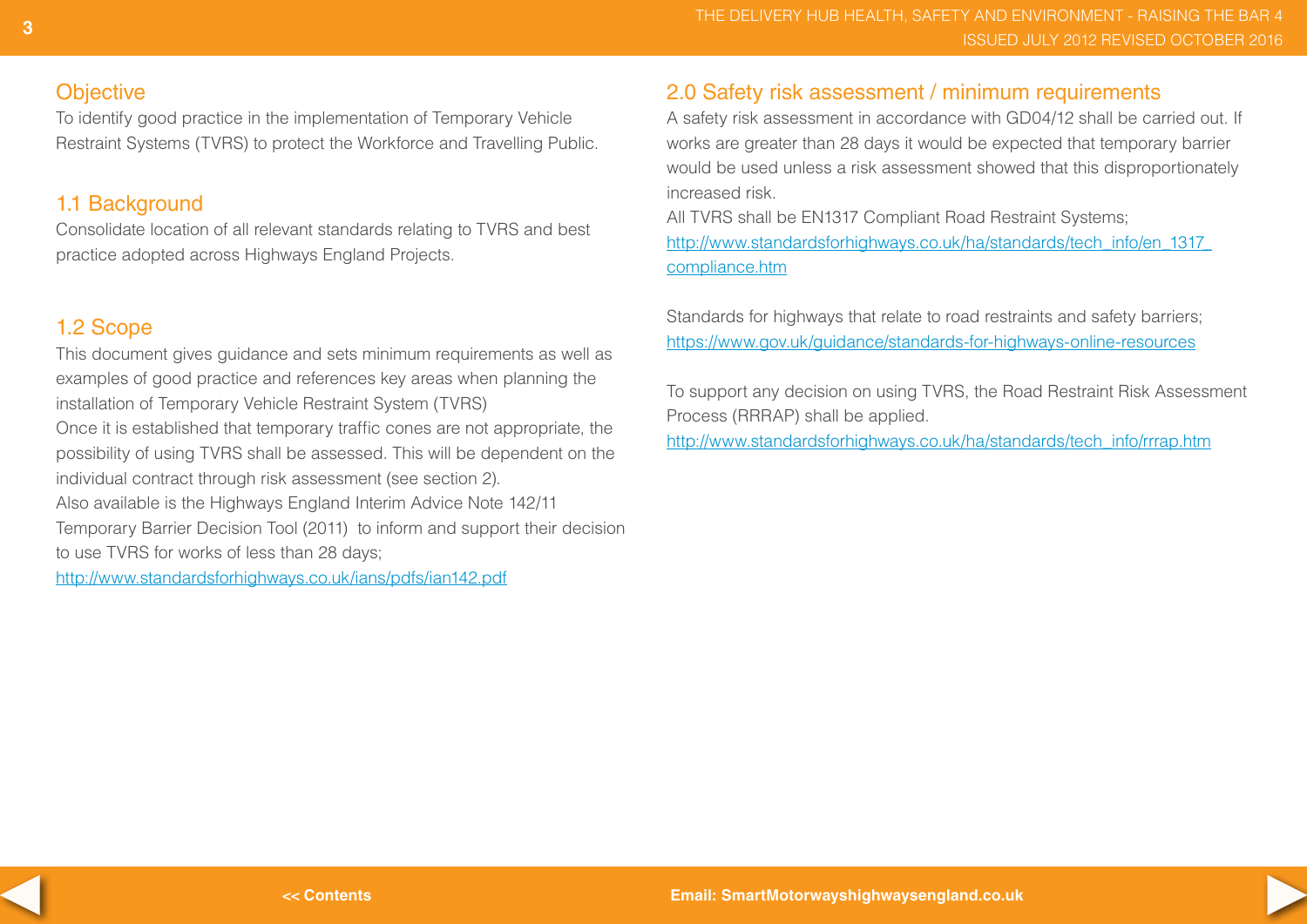## 2.1 Suitability assessment

A site specific assessment of the suitability of TVRS shall be carried out. Designers will need to take account of restrictions in working width and containment levels for the type of work in the assessment, and include, as a minimum.

- a) The protection of bridge supports , scaffolding and vulnerable structures in accordance with TD 19 & RRRAP
- b) Imposed Speed Restrictions within the works
- c) Layout and geometry of the site including the topography of the road layout /sight lines
- d) The duration of the works and the cost benefits of using TVRS
- e) Presence or otherwise of existing permanent VRS throughout the project timeline
- f) Whether there is a risk to the workforce or road users as a result of vehicles running into works
- g) If there is a risk of vehicles entering into the verge and impacting bridge soffit or overhead hazard e.g. overhead cables
- h) The effect of the vehicle breakdowns within the works
- I) Access for Emergency Services or Recovery Operators
- j) The effect of a barrier on the drainage of the carriageway
- k) The load of the barrier on the road surface and supporting structure
- l) Traffic movements on the approach to the barrier.
- m ) Where permitted, access for pedestrians, cyclists and non motorised users
- n) The safe locating of access and egress points
- o) The presence and positioning of emergency access/egress points within the works.
- p) Installation shall be undertaken by competent personnel in accordance with the manufacturer's requirements and complying with National Highway Sector Scheme 2B.

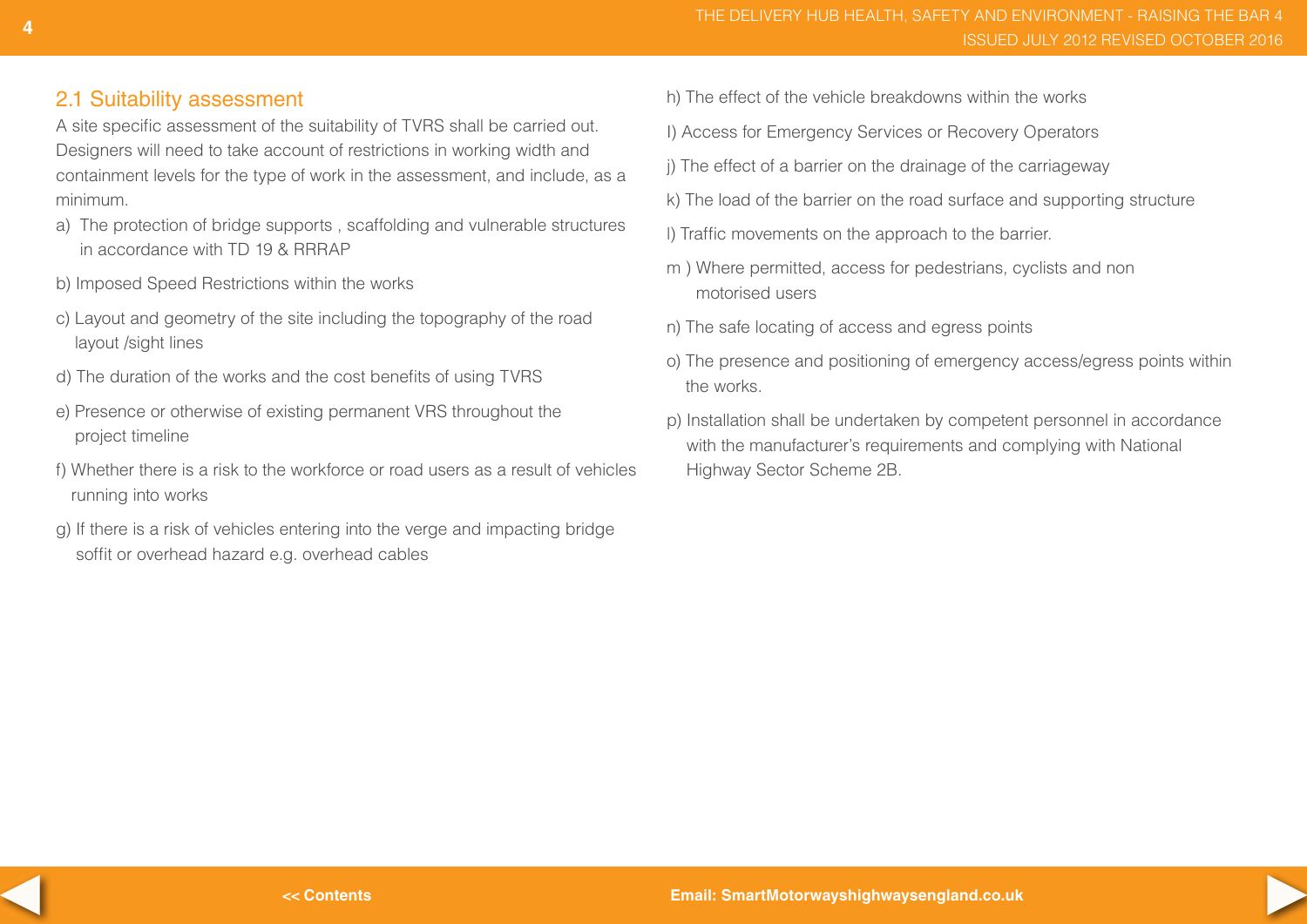## 3.0 Installation of TVRS

**3.1 Upgrading TVRS** Decreasing the working width of TVRS may be achieved by pinning/anchoring the length of barrier . Note pinning might not be appropriate for underbridges due to the fixing and depth of surfacing above the concrete deck. Please refer to manufacturer's guidance on the options and suitability of pinning for specific products.

Pinning may help if the works area is tight for workspace, or for areas considered high risk for the workforce. This may also be a benefit in buffer zones for contraflow situations. Alternative methods of improving containment / reducing working width include interlinking concrete barriers with H- shaped plates, which should be located between adjoining units.



#### **3.2 TVRS Visibility**

TVRS products may have top reflectors - these may be used on roads with no lighting or on roads that are prone to inclement weather such as reduced visibility. This is recognised in TSRGD diagram 560 "Amber reflector in centre and red in verge." Also reference Chapter 8 of The Traffic Signs Manual 2009 **O4.7.7**

#### **3.4 TVRS at works access point (within works area)**

TVRS placed and linked together at gaps , access and egress points along edge of excavation.



Above red and white interlinked TVRS with M6 J16-J19 Smart Motorways within works area , adjacent to works access.

#### **Key benefits :**

- Workforce operate behind continuous compliant TVRS protecting against errant road users within works
- Edge protection, clear demarcation and segregation of work operations e.g. haul route and passing works vehicles
- Eliminating risk of roaduser crossover incidents
- $\blacksquare$  Removing the need to close up / relocate access and egress points during construction (a) Saving programme time , and also the need for overnight lane closures to fill and open new gaps , this in turn removing road worker exposure (b) Fixed access and egress points for duration of scheme e.g. no confusion to deliveries

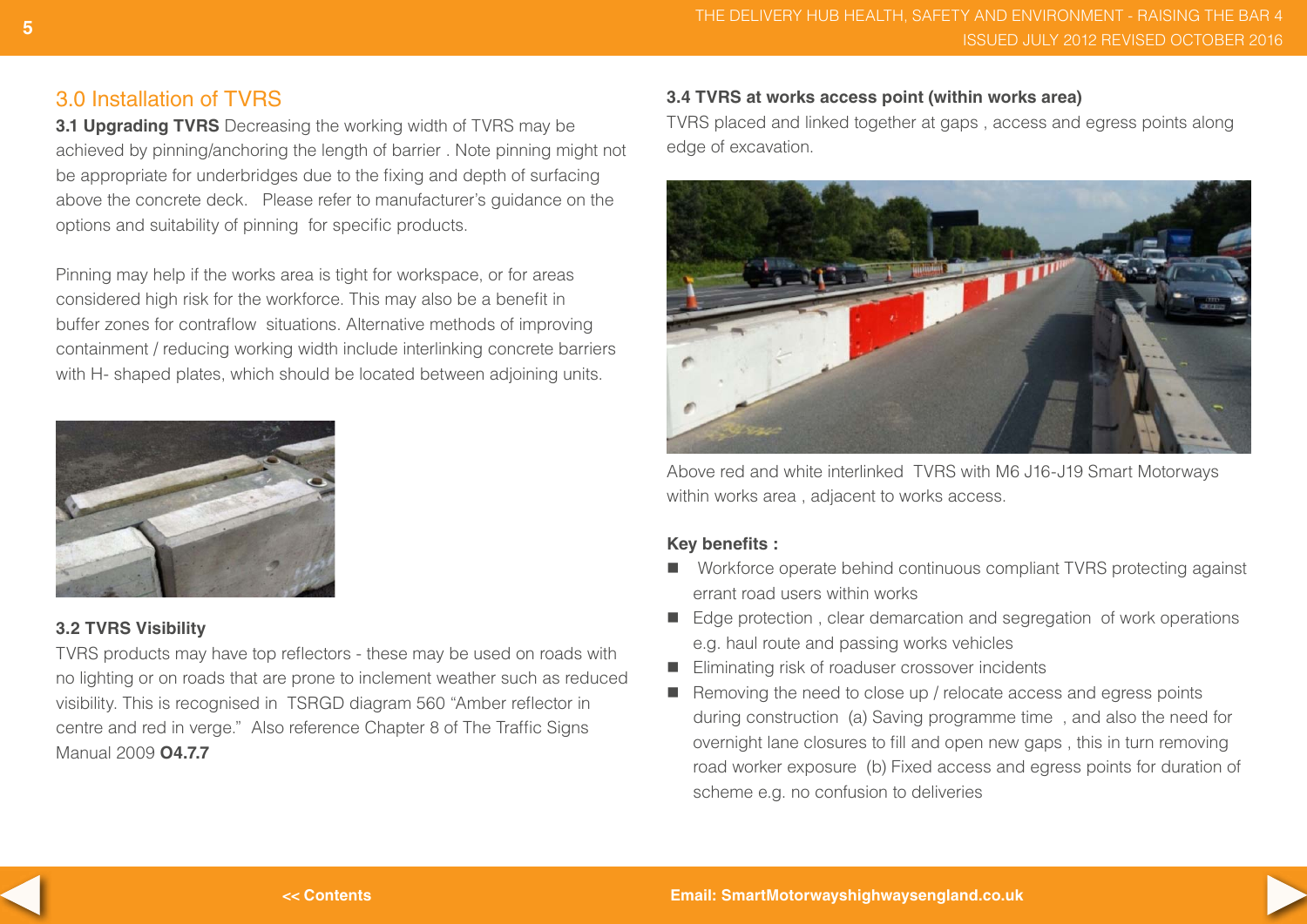#### **3.5 Assessment of soft verges**

Where temporary barrier and associated works require moving running lanes closer to soft verges a risk assessment should be conducted to identify the likelihood of vehicles entering the soft verge. The risk assessment should include:

Inspecting the full verge and producing a plan identifying and recording 'high risk' areas i.e. French drains / soft verge

The possibility of temporary verge hardening to mitigate overrun at 'high risk' areas.

Assessing condition of the pavement between hard shoulder line and the verge and the effect of using a raised rib line



**A1 Leeming to Temporary Narrow Lane Running A1 Barton example of verge hardening and temporary raised rib line**

#### **3.6 Workforce Awareness**

Different TVRS have different working widths and containment levels and manufacturer's guidance shall be followed. Any changes in working width / containment shall be identified in inductions and briefed to the workforce.

#### **3.7 Surface condition**

The weight of the TVRS on newly laid surfaces may result in depressions in the newly laid surface. The designer shall choose a barrier that will not damage the surface. Rubber protection or pads can be considered.

#### **3.8 Chicanes**

TVRS can be used instead of cones in chicanes during narrow lanes (See insert 4) as identified in "key" details (E & F) Part 1 (Design) of Chapter 8 of the TSM. This will reduce the maintenance risk to road workers and obstruction risks to road users.



**M1 J39- J42 Smart Motorway**



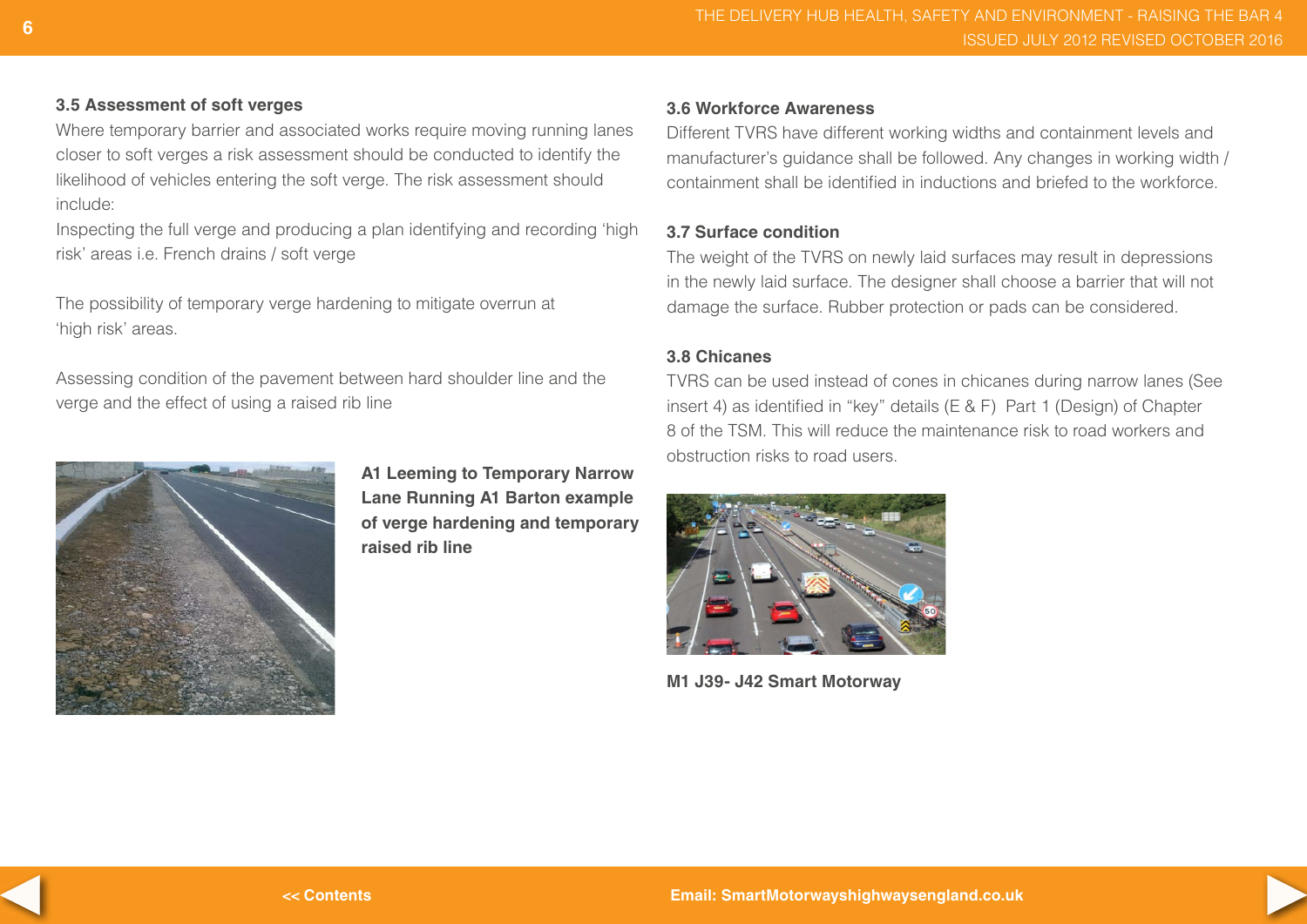#### **3.9 Barrier End Treatments / Transitions**

In some cases transitions eliminate the need for terminals / end treatments. This should be considered in GD04/12 assessment.



#### **4. Installation of transitions – requirements**

Installation shall be undertaken by competent personnel in accordance with the manufacturer's requirements and complying with NHSS 2B.

Installation time of the transitions must be considered against the overall duration of the works , i.e. if the works are short term it might not be practical to use a transition due to the risk factors (especially if the time for installation and removal are considered in line with GD04/12 requirements.

Where transitions are to be installed, visibility as defined in TD19 8.17/8.18 shall be included as part of the safety risk assessment.

TD19/06 RRRAP does not consider transitions on TVRS. All installations shall be subject to risk assessment.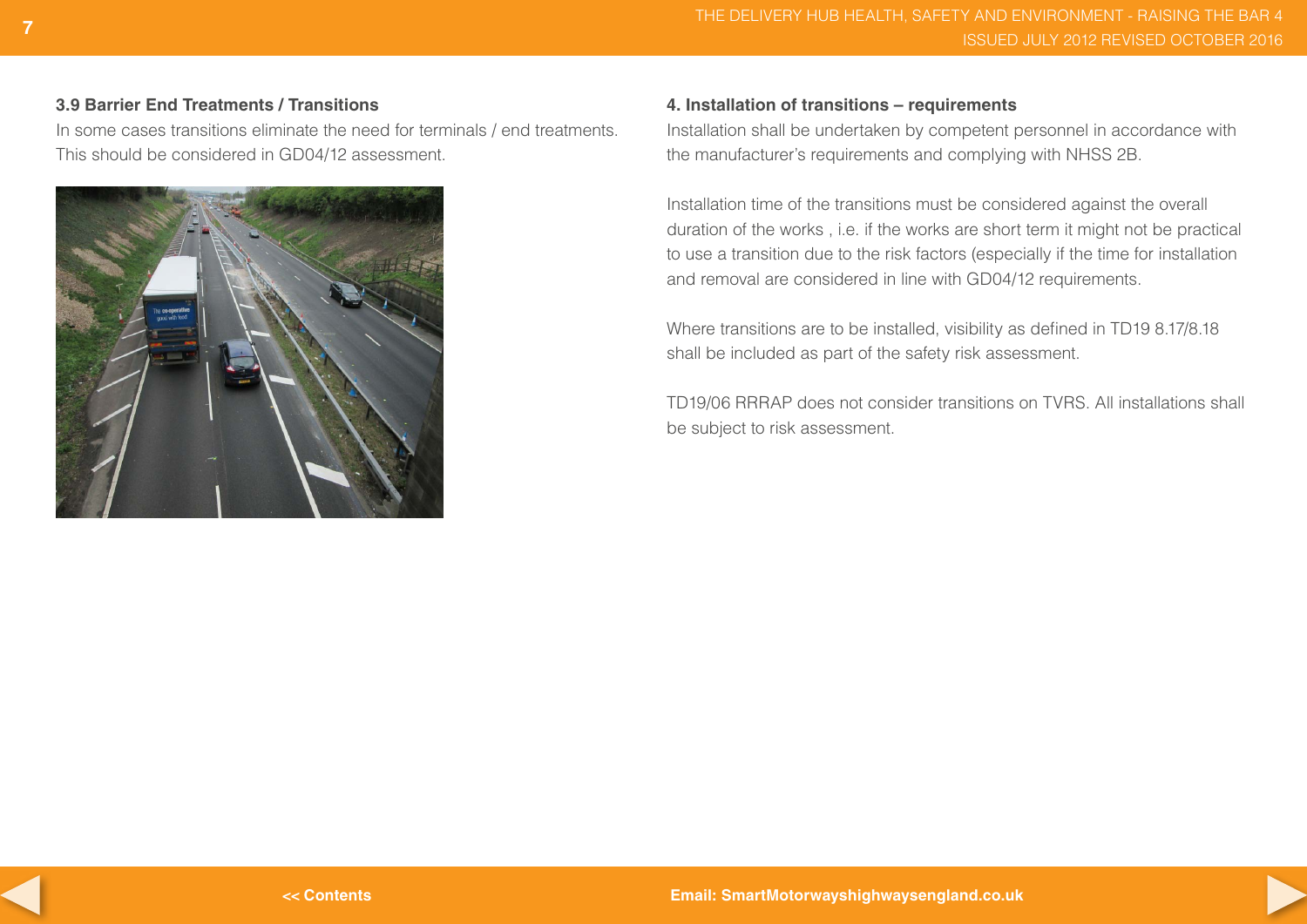#### **5. Use of crash cushions on TVRS**

Crash cushions can be one design solution used when traffic passes the side(s) of the barrier:

(a) Road users passing either side of Crash Cushion.

Example shown crash cushion fitted to splitter at the junctions between M621 and M62 eastbound carriageway at junction 27, on the M62 junction 25 to junctiion 30 Smart Motorway scheme

The splitter detail using a Crash Cushion was required as a gantry base was constructed just east of existing nosing.

(b) Works traffic passes on works side, and road users pass on the other (live carriageway side)





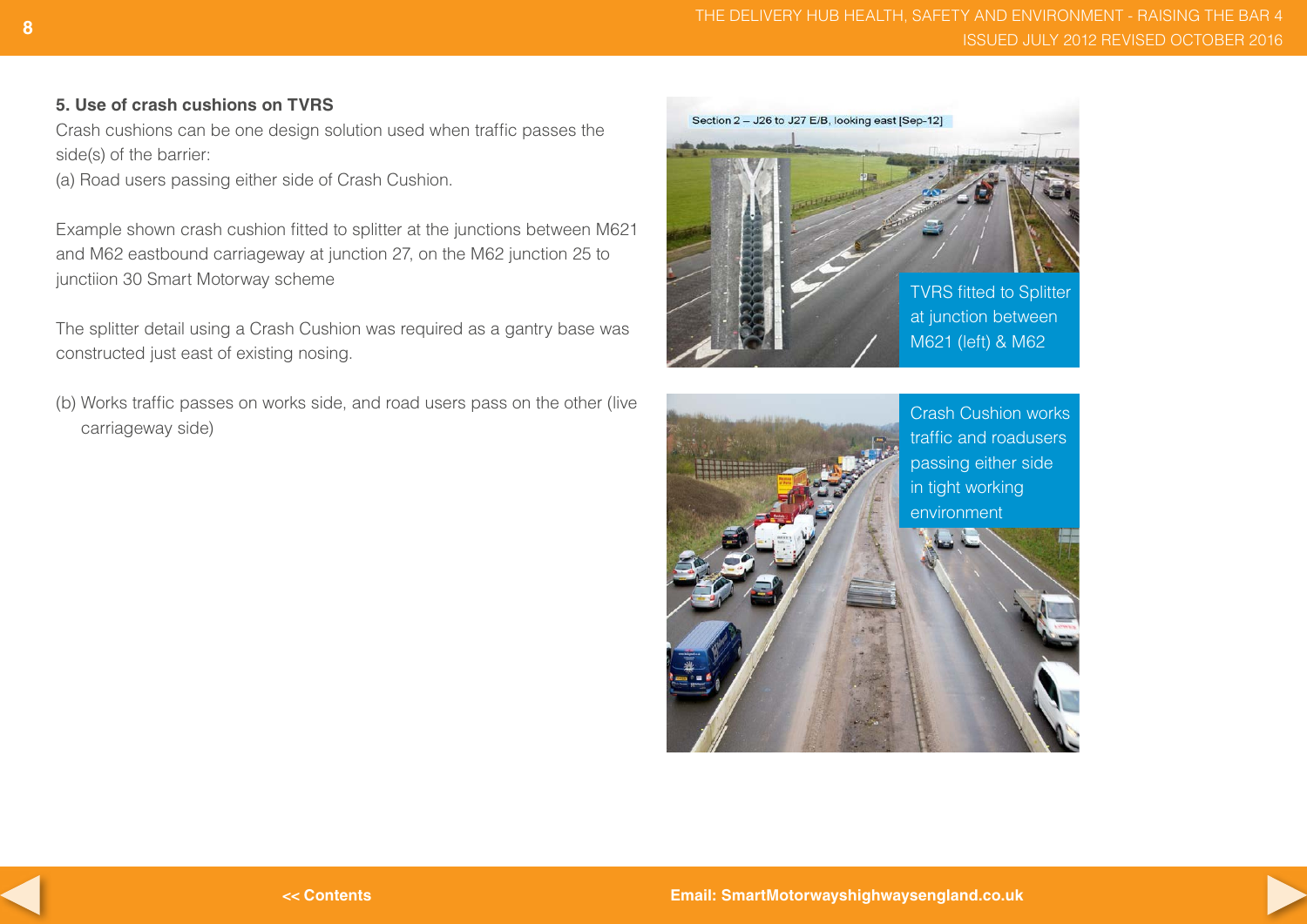#### **Technical considerations crash cushions**

Crash cushion may also assist in maintaining works area / haul route widths when compared with ramped end and flare.

#### **5.1 Technical requirements - crash cushions**

Installation should always be undertaken by competent personnel in line with the manufacturer's requirements and complying with NHSS 2B .

Where the use of crash cushions is proposed for safety reasons, the proposals must be supported by an analysis of the benefits of such deployment.

TD19/06 7.11 Crash cushions may be included in the design proposals for Temporary Traffic Management (TTM)

TD19/06 RRRAP does not consider end treatments on TVRS. All installations shall be subject to risk assessment.

**Time and cost benefits** - TD 19/06 states "Where each crash cushion installation is intended to be in position for less than 28 days, the overall benefits to the workforce and road users may be outweighed by the time/cost of installation, the risks to the installation team and possible delays to the travelling public."

Industry feedback suggests that there is very little time difference between the installation of a crash cushion and a ramp end terminal, however the cost difference can be significant.

#### **5.2 Temporary barrier decision tool IAN 142/11**

The use of a static crash cushion fitted to a steel plate at the start of the working area is a possibility for longer term works. These plated devices shall be installed by suitably qualified personnel in accordance with manufacturer's instructions.

The positioning of the crash cushion shall be in accordance with the manufacturer's instructions and the maximum practical setback.

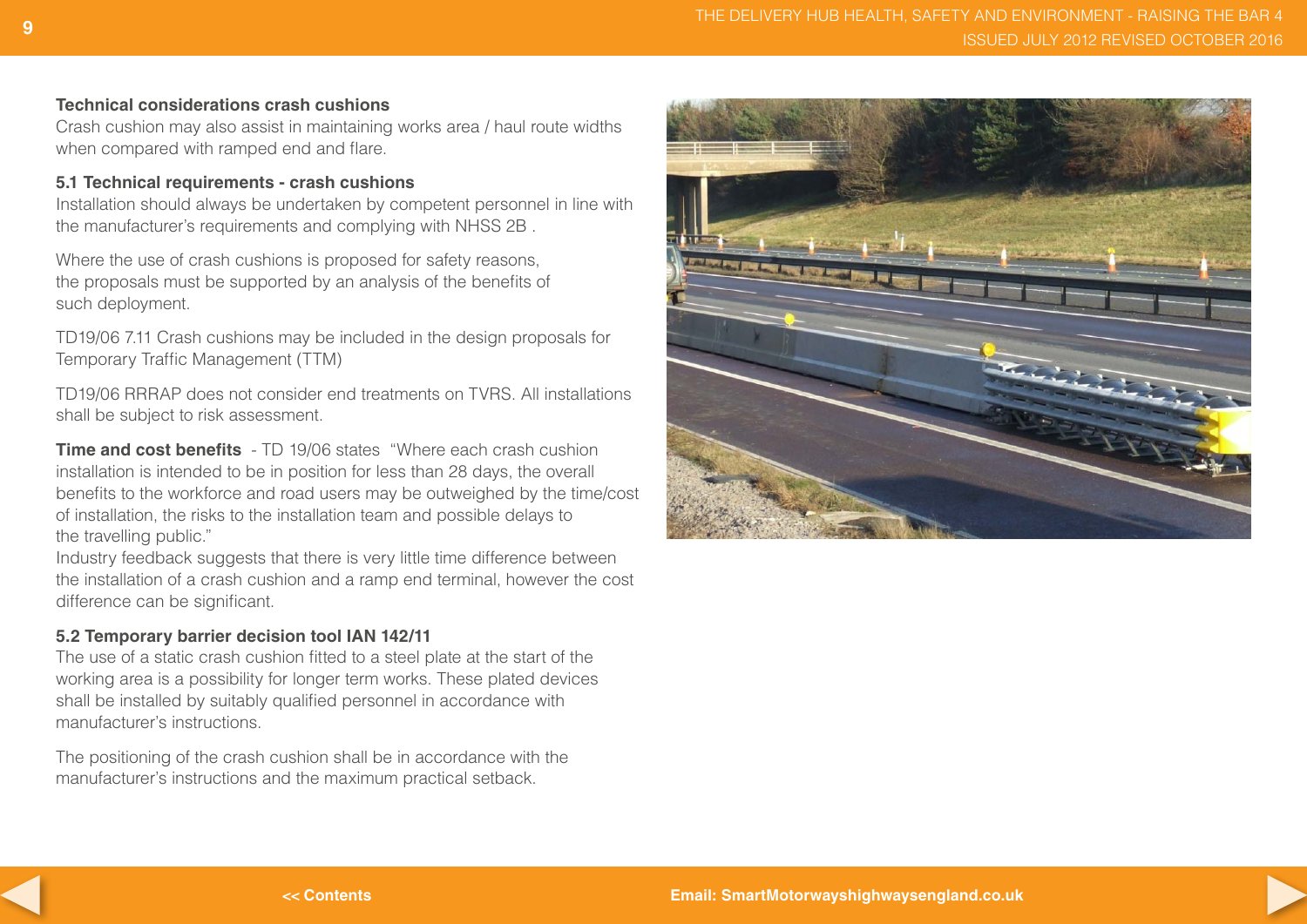#### **5.3 Crash cushion behaviour**

Unlike terminals, crash cushions are free standing and do not require connection to existing VRS systems

The approach lengths to the crash cushion and terminals must be kept clear, and no works should be undertaken in that exclusion area. This must be made clear at induction. Subject to a site specific risk assessment the minimum exclusion area distances are:

| <b>Speed Limit</b> | <b>Exclusion area of no</b><br>works |  |
|--------------------|--------------------------------------|--|
| 40mph              | 32 <sub>m</sub>                      |  |
| $50$ mph +         | 40m                                  |  |

This exclusion zone should be made clear at site induction and regular briefings.

If this area is highlighted / indicated with equipment which requires maintaining, the exclusion zone could become a hazard for the workforce.

#### **Breaks (gaps) in TVRS**

The number of breaks (gaps) within the Temporary Vehicle Restraint System shall be minimised . Risks associated with breaks shall be balanced against access for emergency responders.

Also see section 3.3 TVRS at works access point (within works area)







**<< Contents**

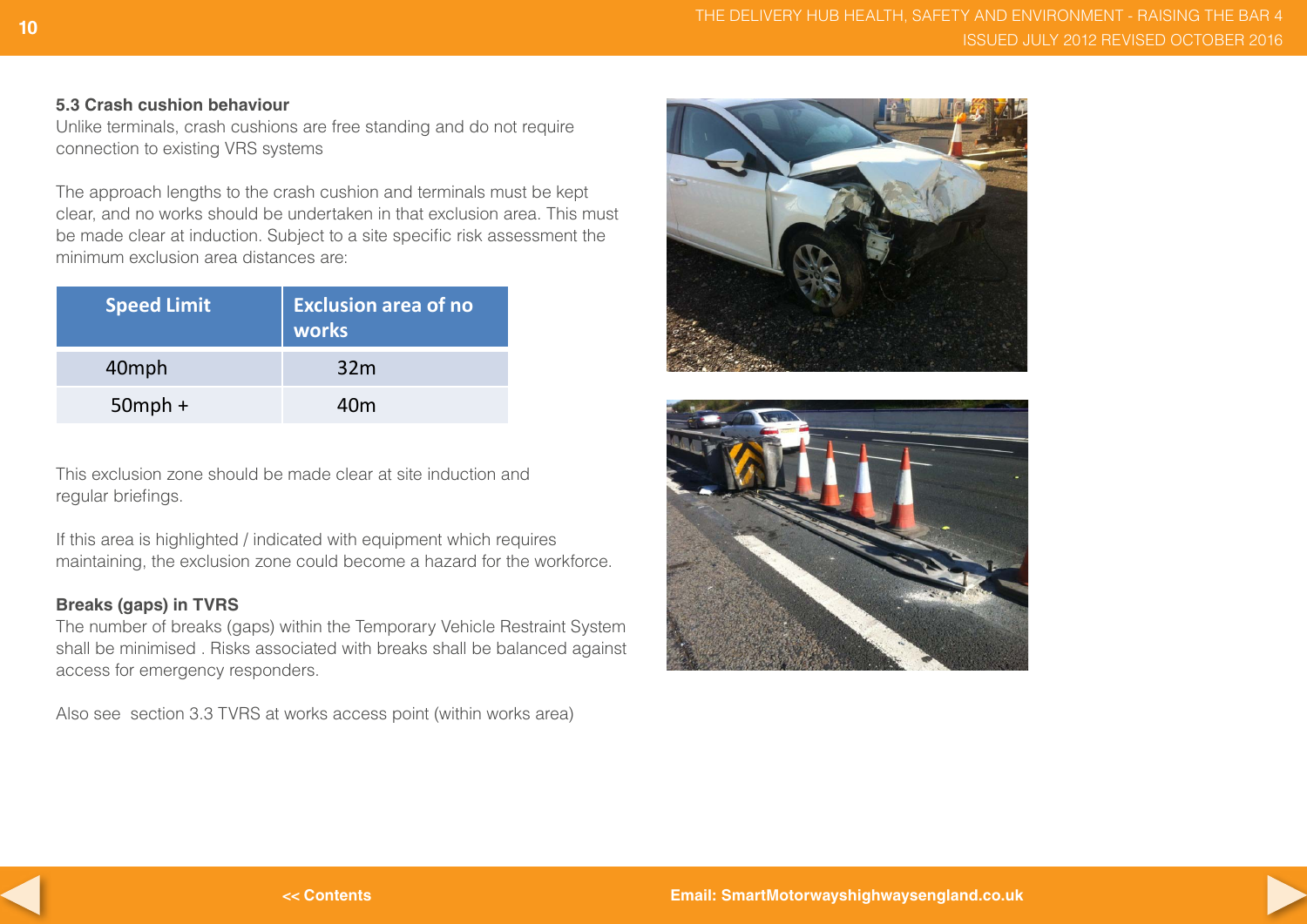#### **5.4 Lateral displacement zones for crash cushions**

Crash Cushions are listed in Highways England List of EN1317 Compliant Road Restraint Systems (March 2016).

The permanent lateral displacement zone for crash cushions is the 'D' value; the zone on both sides of the cushion that when impacted the cushion may deflect into. For a head-on impacts the cushion may collapse and gain width on both sides due to the nature of controlled collapse.

Crash cushion cannot be mounted against a fixed object, i.e. existing VRS, as it will be unable to collapse on a controlled manner as the fixed object will prevent this. There must be a minimum clearance distance of 'D'.

'D' Zones are specified in EN1317-3:2010 in Table 12 below ; for use in permanent works , the crash cushions must be CE marked , although for temporary works , this is not the case. In the case of temporary works , the crash cushion must still have met the testing requirements of EN1317-3:2010

|                            |     | Displacement                |  |
|----------------------------|-----|-----------------------------|--|
| Classes of crash cushion D | Da  | Dd                          |  |
|                            | m   | m                           |  |
| D'                         | 0.5 | 0.5                         |  |
| <u>D2</u>                  | 1,0 |                             |  |
| D <sub>3</sub>             | 2,0 | 2,0                         |  |
| D <sub>4</sub>             | 3,0 | 3,0                         |  |
| D <sub>5</sub>             | 0.5 | $\geq$ 0.5 Test 3, Figure 3 |  |
| D <sub>6</sub>             | 1.0 | $\geq$ 1,0 Test 3, Figure 3 |  |
| D7                         | 2,0 | $\geq$ 2,0 Test 3, Figure 3 |  |
| D8                         | 3,0 | $\geq$ 3.0 Test 3. Figure 3 |  |

Table 12 - Permanent lateral displacement zones for crash cushions



Leaving a minimum 100mm above the Crash Cushion's D Value (collapse area) this would generally be the width of the stud or temporary line.

If the cushion is tapered, the measurement should be made from the widest point of the cushion. For example

**#1** The cushion to be used is a parallel (rectangular) D1 crash cushion (as above). Minimum set-back will be  $500$ mm (D1) +  $100$ mm =  $600$ mm measured from the side of the crash cushion to the traffic face of the demarcation line.

**#2** The cushion is a tapered D2 crash cushion . minimum set-back will be 1000mm ( $D2$ ) + 100mm = 1100mm this to be measured from the widest point of the crash cushion (normally the rear) to the traffic face of the demarcation line.

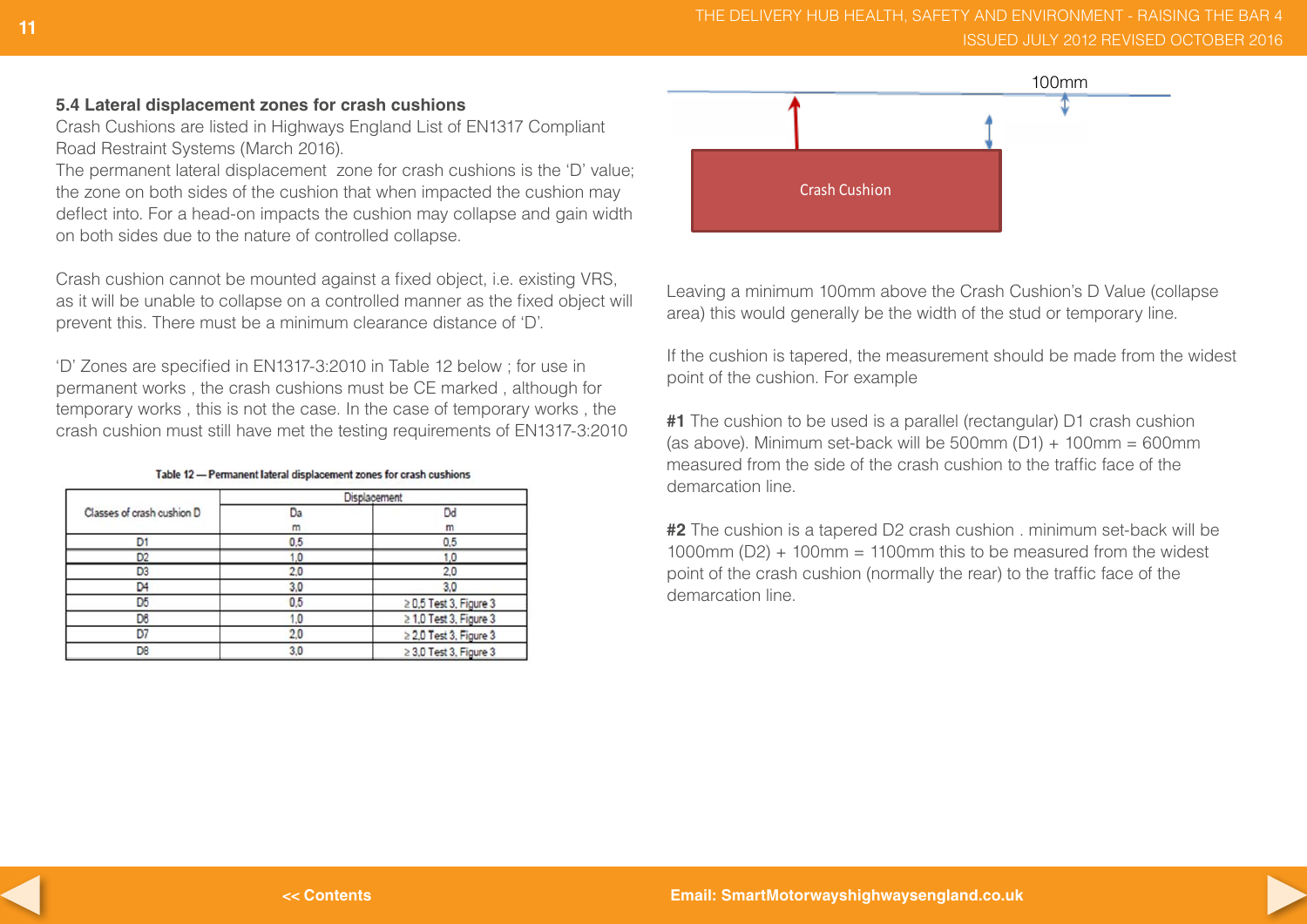#### **Use of Ramped Ends**

#### **Technical considerations: ramp ends for Temporary Vehicle Restraint**

Installation should always be undertaken by competent personnel in line with the manufacturer's requirements complying with NHSS 2B.

TD19/06 RRRAP does not consider end terminals for TVRS. All installations should be subject to risk assessment.

Chevron markings / reflectors should be installed on end treatments, on approach and in some cases departure ends to prevent risk of works vehicles not seeing ramp rend during road closures .

Reflectors or lamps should only deployed on straight runs of barriers following the edge of the carriageway line so not to draw roadusers into the works area.

This control will also help highlight end terminals during work operations in hours of darkness during road closures.



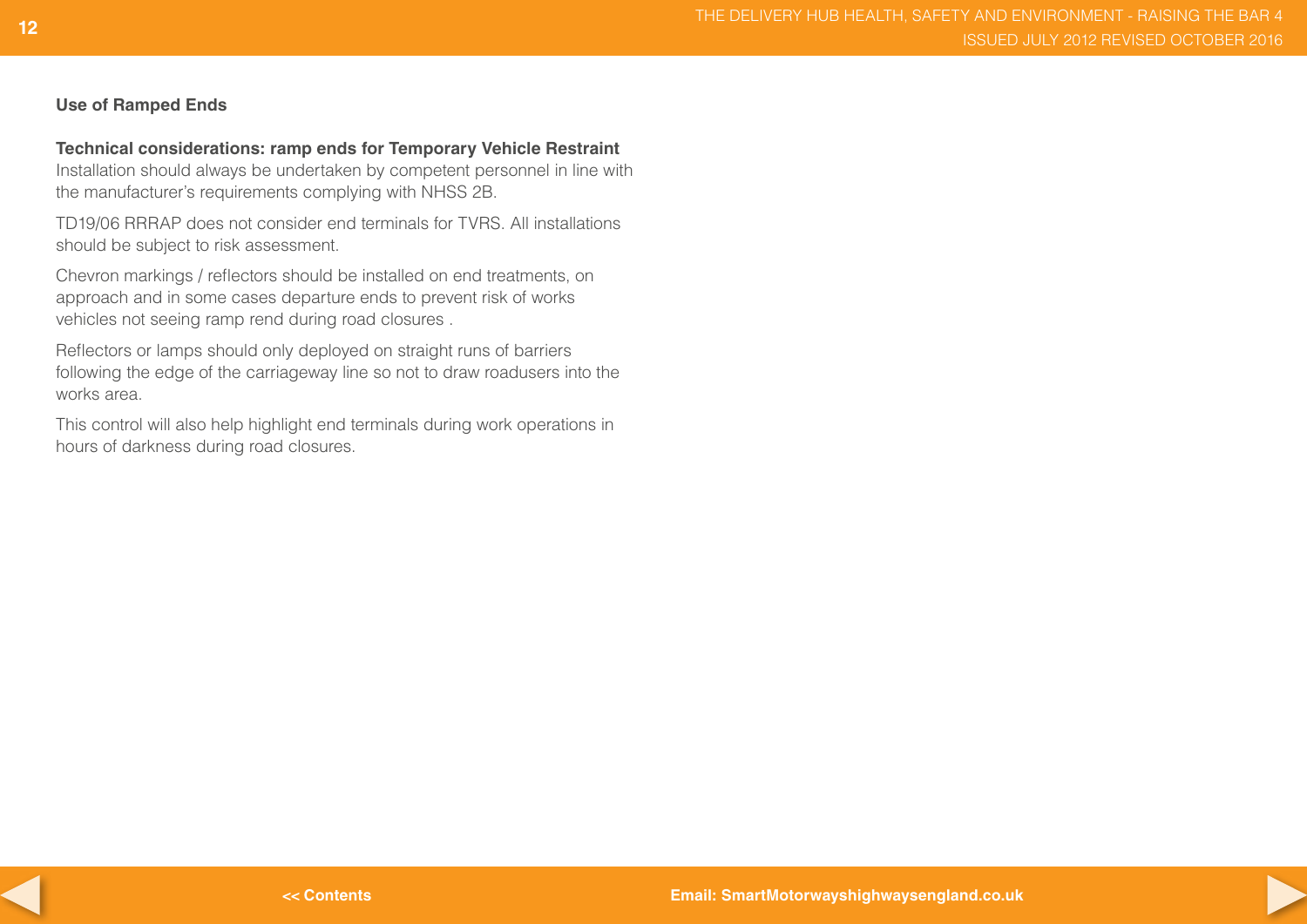Where ramps are to be installed, visibility as defined in TD19/06 8.17/8.18 shall be included as part of the safety risk assessment.

Gaps cannot be introduced into the barrier system that will permit vehicles in opposing flows of traffic to crossover. If emergency access points are required, gated systems shall be used.

#### **When designing for ramped end**

Design example:

Set-back =  $600$ mm (TD19 $8.19 - 50$ mph road speed)

Terminal flare = 1500mm (manufacture specified)

Minimum distance for the corner of the P1 Terminal from live traffic  $=$  Setback

 $+$  Terminal flare = 600  $+$  1500 = 2100mm

It must be noted that this is a minimum value, and a flare should be installed that reaches as far into the workzone as is practicable.

Setback (As specified by supplier)





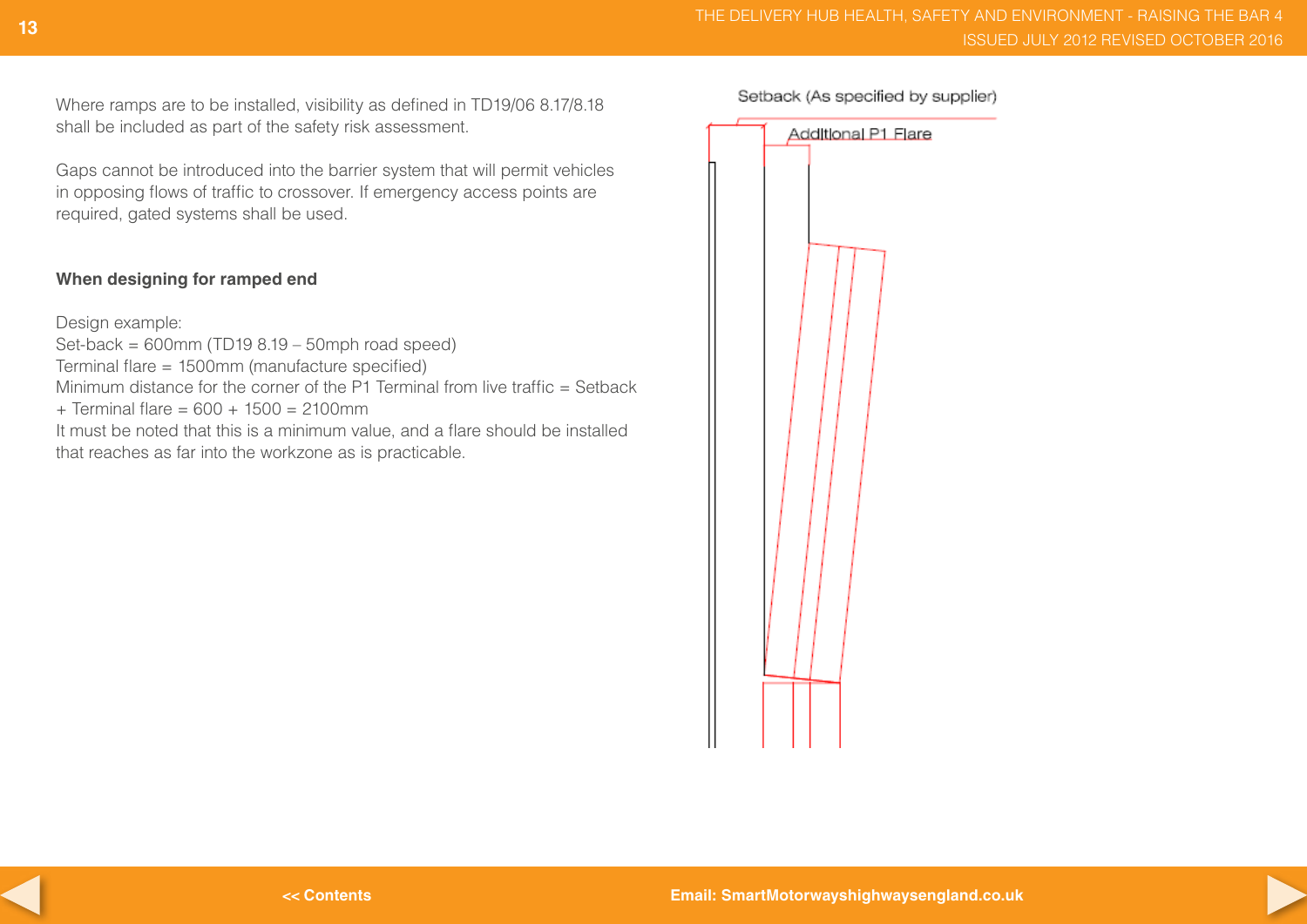#### **Monitor / maintenance and repair of TVRS**

Refer to manufacture/promoter for specific requirements. TVRS falls under PUWER '98, as it is a piece of work equipment and the following must be noted:

- If in doubt, refer to the tvrs installer/provider.
- See requirements of Maintaining Static Traffic Management detailed in Ch 8 Q3.7
- All works must be undertaken by trained personnel refer to the provider
- All installations are to be monitored on a regular cycle for deviation from installation – drive by inspections, reviews by workforce in work-area as part of start of shift assessment.
- **Inspections are visual assessments only, however logs and records of** these inspections should be produced

Note :

Any time the TVRS is pushed out – towards the traffic (this will be seen as a reduction in the set-back), the incident must be treated as a near miss, and rectified as soon as practicable.

TD19 – 7.13 All permanent crash cushion installations must be monitored over a three-year period following deployment.

All temporary crash cushion installations must be monitored over the period of deployment. The performance of the installation, in terms of accident numbers and maintenance/repair costs, are to be reported in an agreed format to the Overseeing Organisation.



**<< Contents**